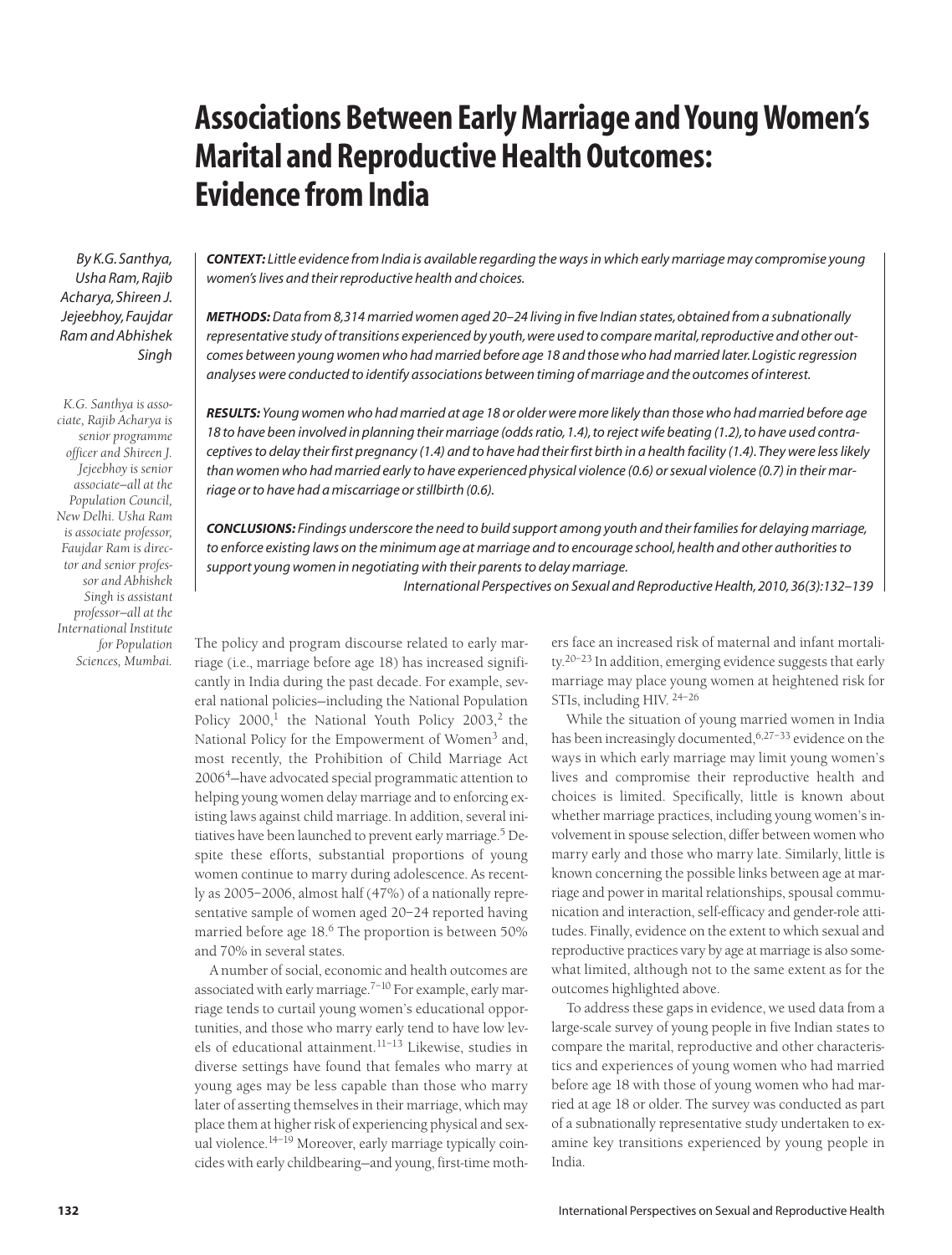# **Study Setting**

The survey was conducted in rural and urban areas of Andhra Pradesh, Bihar, Jharkhand, Maharashtra, Rajasthan and Tamil Nadu. Thirty-nine percent of the country's youth (i.e., those aged  $15-24$ ) reside in these states.<sup>34</sup> The youth population in these states, taken together, resembles the national youth population in age, level of literacy, religion, caste and marital status.

Child marriages are extremely common in five of these states: Andhra Pradesh, Bihar, Jharkhand, Maharashtra and Rajasthan. Indeed, between two-fifths and two-thirds of young women aged 20–24 were married before age 18 in these states, compared with only one-fifth of those in the sixth state, Tamil Nadu.<sup>6</sup> Our analyses, therefore, focus on the five states characterized by widespread early marriage.

Despite the similarity in their levels of child marriage, these five states differ in many respects. Andhra Pradesh and Maharashtra are among the more economically progressive states in the country, accounting for 7% and 13% of the national gross domestic product, respectively, while Bihar, Jharkhand and Rajasthan are among the less developed states, accounting for 2–4% each.<sup>35</sup> Maharashtra is one of India's most urbanized states—more than two-fifths of its population lives in urban areas—whereas Bihar, Jharkhand and Rajasthan have large rural populations, and just one-tenth to one-fifth of their populations reside in urban areas.36

Indicators of socioeconomic status and health also vary considerably among the five states. For example, in 2001, the proportion of residents aged seven or older who were literate ranged from 77% in Maharashtra and 61% in Rajasthan and Andhra Pradesh to just 54% in Jharkhand and 48% in Bihar.36 In 2001–2005, life expectancy for females was higher than the national average in Maharashtra and Andhra Pradesh, but lower than average in Bihar, Jharkhand and Rajasthan.<sup>37</sup> During 2005–2006, infant mortality rates varied from 37.5 per 1,000 live births in Maharashtra to 69 per 1,000 in Jharkhand, and the total fertility rate was at or below replacement level in Andhra Pradesh and Maharashtra but well above replacement level in the remaining three states.<sup>6</sup>

# **METHODOLOGY Study Design**

The study comprised three phases: an initial qualitative phase, a subsequent survey and, finally, in-depth interviews with selected survey respondents. The data presented in this paper are drawn from the survey.

The survey focused on married and unmarried women aged 15–24, unmarried men aged 15–24 and married men aged 15–29 (the age range was extended for the latter because of the paucity of married men younger than 20). Rural and urban areas were treated as independent sampling domains, and a multistage, stratified sampling design was adopted to select primary sampling units independently for each. In each primary sampling unit, interviews were conducted with either males or females, but not both, to avoid the risks of teasing, harassment, harm to young women's reputations and even violence associated with interviewing members of both genders from the same primary sampling unit. Households were selected by systematic sampling. If the household contained only one resident who met the age and gender criteria for participation, that person was invited to take part in the survey; if multiple residents were eligible, one person of each marital status was randomly selected and invited to participate. Selected individuals who were unavailable for interview or declined to participate were not replaced.

Fieldwork was undertaken in 2006 in Jharkhand and Maharashtra and 2007–2008 in Andhra Pradesh, Bihar and Rajasthan. About 138,000 households were enumerated, and 42,852 young people were interviewed (6,730 married men, 9,856 unmarried men, 11,905 married women and 14,361 unmarried women). Response rates were 85–90%. The main reason for nonresponse was that the selected individual was not at home; rates of refusal to participate were 1% or less.

Four individual questionnaires were developed, one each for married young women, unmarried young women, married young men and unmarried young men. Questionnaire development was informed by other survey instruments and by insights obtained during the study's presurvey qualitative phase, and the resulting instrument underwent extensive pretesting. The final questionnaire included questions on background characteristics, parental interaction, gender-role attitudes, self-efficacy, awareness of sexual and reproductive matters, connectedness and friendship, experiences with and views on premarital sex, marriage planning, married life, physical and sexual violence, health, substance use, media exposure and participation in youth programs.

Data presented in this paper are drawn from a subsample of 8,314 married young women aged 20–24 at the time of the interview.

## **Variables**

*•Independent variable.* We defined early marriages as those occurring prior to age 18, and late marriages as those occurring at age 18 or older.

*•Background characteristics.* Our analyses controlled for a number of background variables, including years of schooling completed, whether the respondent had worked before marriage, whether she had worked in the 12 months preceding the interview, her place of residence (rural or urban) and spousal age difference. Household wealth was measured using an index based on ownership of selected durable goods (e.g., means of transportation) and amenities (e.g., toilet facilities, cooking fuel); possible scores ranged from 0 to 54.38 To account for socioeconomic and cultural differences among the states, we included a variable indicating the respondent's state of residence.

We included two measures related to nonfamilial interactions. Peer connectedness before marriage was a dichotomous variable indicating whether the respondent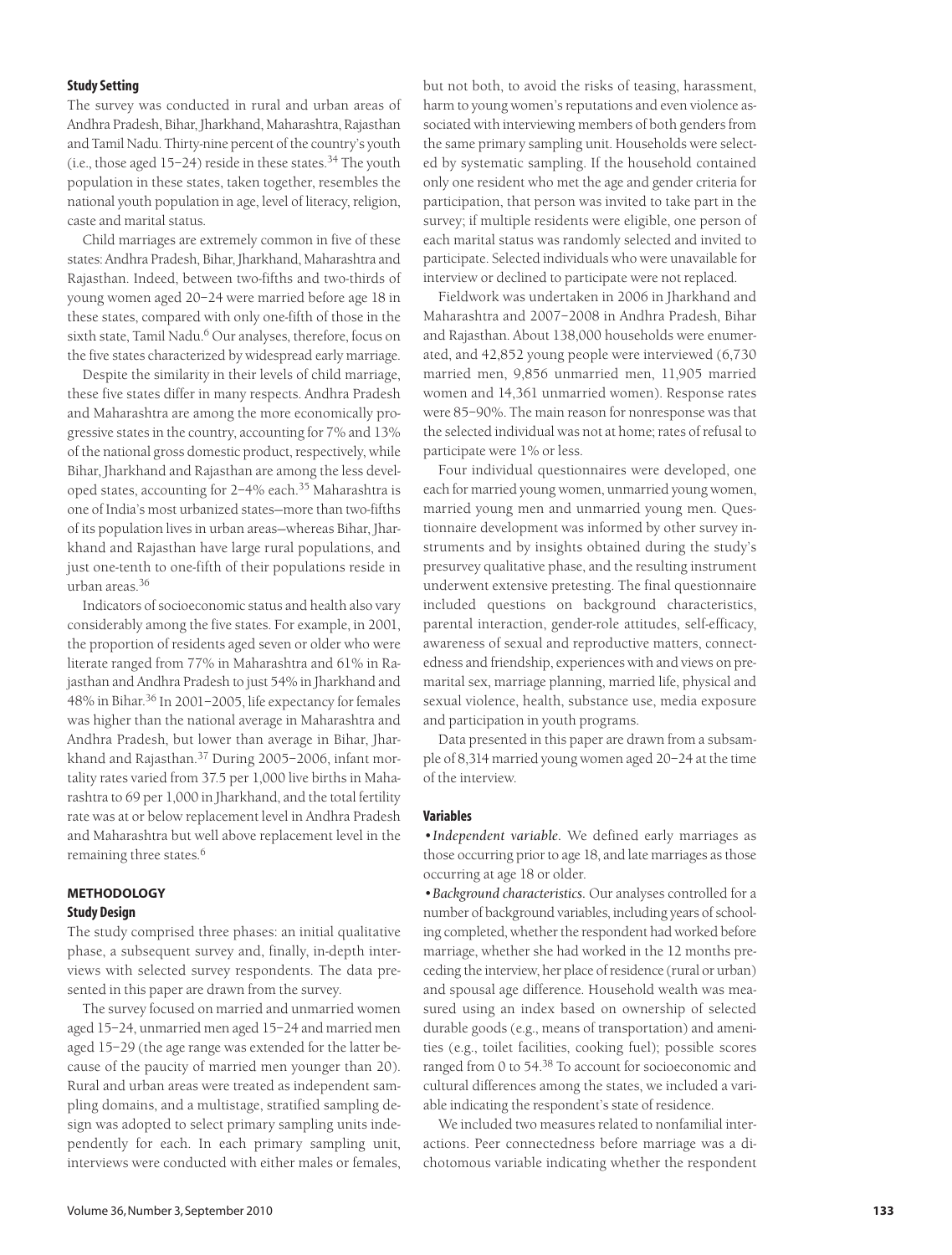### *TABLE 1. Selected characteristics of married women aged 20–24, by timing of marriage*

| Characteristic                          | Married early<br>$(N=5.277)$ | Married late<br>$(N=3.037)$ |
|-----------------------------------------|------------------------------|-----------------------------|
| Mean age (yrs.)                         | 22.0                         | 22.0                        |
| Median yrs. of schooling completed      | na                           | 9.0                         |
| Worked before marriage                  | 31.0                         | $27.0***$                   |
| Worked in past 12 months                | 52.2                         | $79.9***$                   |
| Resides in rural area                   | 84.5                         | $62.5***$                   |
| Lives in nuclear family                 | 42.9                         | $25.5***$                   |
| Participates in civic/social activities | 21.2                         | 20.9                        |
| Confided in peers on personal           |                              |                             |
| matters before marriage                 | 36.0                         | 53.0***                     |
| Mean household wealth index score       | 13.6                         | $20.0***$                   |
| Mean spousal age difference (yrs.)      | 9.4                          | $6.5***$                    |

\*\*\*p≤.001.*Notes:*All values are percentages unless otherwise indicated.na=not applicable (because more than 50% of respondents had no formal education).

had confided in a peer regarding at least one of the following topics: taking a job, problems with friends, worries about menstrual problems and male-female relationships. Civic and social participation was a dichotomous variable indicating whether the respondent had participated in community-led activities in the past 12 months or reported membership in any organized group.

*•Outcome indicators.* We included a number of measures related to marriage and reproductive health as outcome indicators. To measure young women's involvement in mar-

*TABLE 2. Percentage of women aged 20–24 who reported selected characteristics and experiences pertaining to marriage planning and marital relationship, by timing of marriage*

| Measure                                                                                       | Married<br>early | Married<br>late |
|-----------------------------------------------------------------------------------------------|------------------|-----------------|
| MARRIAGE PI ANNING                                                                            |                  |                 |
| Parents sought woman's opinion                                                                |                  |                 |
| about when to marry                                                                           | 10.4             | $27.3***$       |
| Parents sought woman's approval                                                               |                  |                 |
| of chosen spouse                                                                              | 36.4             | $62.5***$       |
| Woman had chance to meet/talk to                                                              |                  |                 |
| spouse before marriage                                                                        | 7.7              | $20.2***$       |
| Had love marriage                                                                             | 3.1              | $6.3***$        |
| Involved in marriage planning†                                                                | 4.5              | $13.9***$       |
| <b>MARITAL RELATIONSHIP</b>                                                                   |                  |                 |
| Spousal communication on general matters                                                      |                  |                 |
| Usually discusses how to spend money                                                          | 89.9             | 88.8            |
| Usually discusses in-law issues                                                               | 77.1             | 81.4***         |
| Usually discusses both topics                                                                 | 73.6             | 78.0**          |
| Spousal communication on reproductive matters                                                 |                  |                 |
| Ever discussed when/whether to have children                                                  | 84.2             | $87.1*$         |
| Ever discussed number of children to have                                                     | 86.2             | $88.7*$         |
| Ever discussed contraceptive use                                                              | 56.6             | 59.3            |
| Ever discussed all three topics                                                               | 52.8             | 56.6*           |
| Spousal interactions in past six months                                                       |                  |                 |
| Went to see movie                                                                             | 17.3             | $31.2***$       |
| Visited other place of entertainment                                                          | 27.9             | 42.3***         |
| Visited woman's natal home                                                                    | 67.5             | 76.8***         |
| Visited all three                                                                             | 10.2             | $21.2***$       |
| <b>Spousal violence</b>                                                                       |                  |                 |
| Ever experienced physical violence                                                            | 31.6             | $16.9***$       |
| Ever experienced sexual violence                                                              | 36.5             | $22.1***$       |
| $* \sim 05$ $* \sim 01$ $* \times \sim 001$ alled love marriage as anoughout use to all three |                  |                 |

\*p≤.05. \*\*p≤.01. \*\*\*p≤.001. †Had love marriage or answered yes to all three other items.

riage planning, we examined whether the respondent's parents had sought her opinion about when to marry and whom to marry, and whether she had had a chance to meet or speak with her spouse alone prior to the marriage. Respondents who answered yes to all three items, or who had had a love marriage, were classified as having been involved in marriage planning.

We examined four broad aspects of the respondent's marital relationship. The measure of spousal communication on general matters examined whether the young woman usually discussed with her husband issues concerning her inlaws and how to spend money. Spousal communication on reproductive matters was assessed by questions that asked whether the respondent had ever discussed with her husband whether and when to have children, the number of children to have and contraceptive use. To assess spousal interactions, we asked whether the respondent and her husband had gone out in the past six months to see a film, visit another place of entertainment or visit her natal home. Finally, we included measures of whether the woman had ever experienced physical violence (i.e., whether her husband had ever slapped, punched, kicked, dragged, choked, pushed, shaken or beaten her; twisted her arm; pulled her hair; thrown something at her; intentionally burned her; or threatened or attacked her with a knife or gun) or sexual violence (i.e., whether her husband had ever forced her to engage in sex) in her marriage.

We examined three areas of women's agency and gender-role attitudes. To measure participation in decision making, we asked whether the woman was involved in making decisions about choosing friends, purchasing clothes and spending money. Two aspects of self-efficacy were assessed: the woman's confidence about expressing her opinions to elders and her ability to confront a person who had said or done something wrong to her. The respondent's gender-role attitudes were examined using a question about wife-beating: whether she felt the practice is justified if a wife goes out without telling her husband, if she disagrees with her husband's opinion, if she refuses to have sex or if her husband suspects that she has been unfaithful.

Finally, we considered three reproductive health measures: whether the respondent had used contraceptives to delay her first pregnancy, whether her first birth had taken place in a health care facility and whether she had ever had a miscarriage or stillbirth.

## **Analysis**

We compared the prevalence of each outcome among young women who had married early and those who had married later. Separate multivariate logistic regression analyses were conducted to ascertain the relationship between age at marriage and each of the indicators, after adjustment for differences in the background characteristics of those married early and late. The specific set of background variables for which we controlled varied according to the indicator under examination.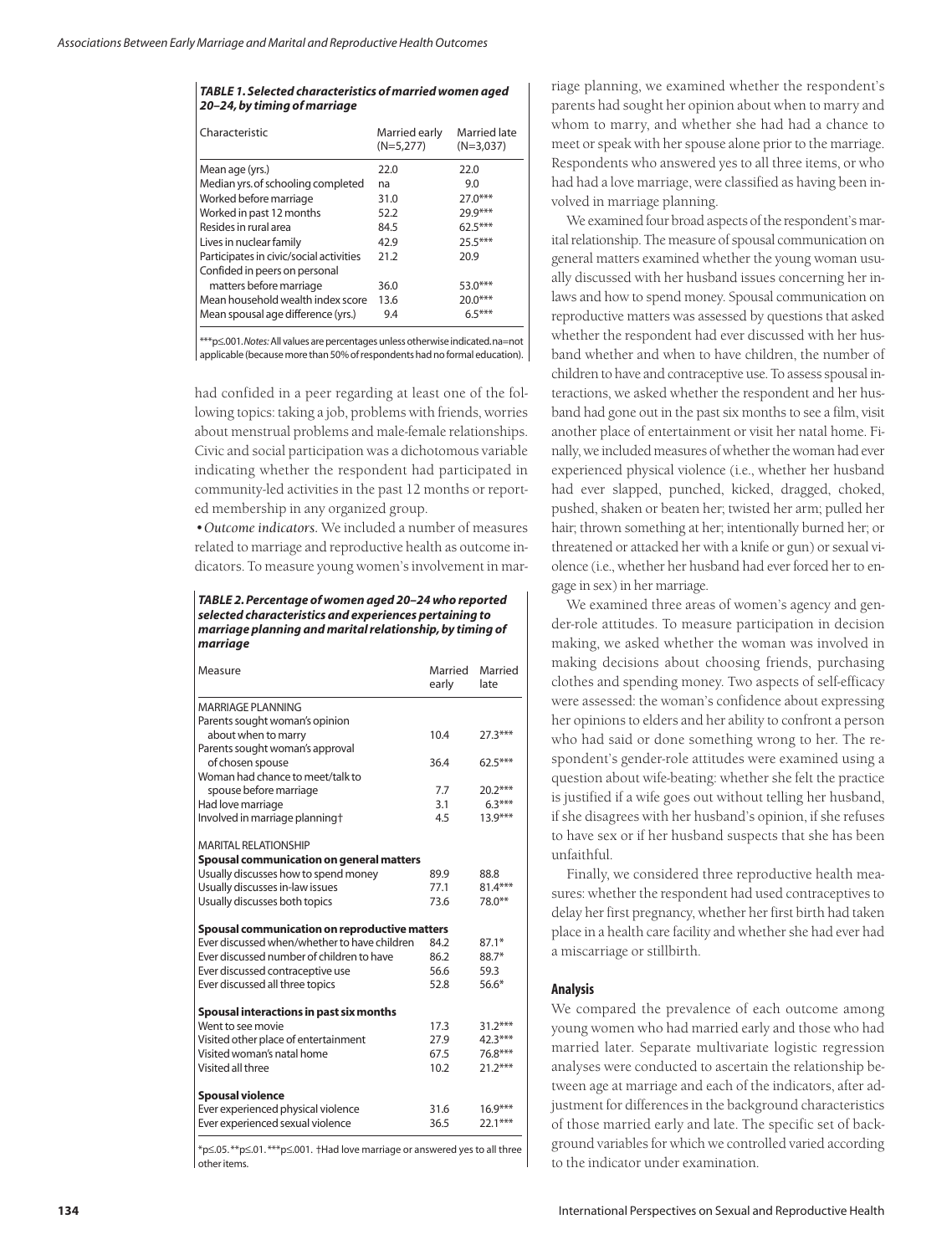## **RESULTS**

Nearly two-thirds (63%) of women in our sample had married before age 18, the minimum legal age at marriage for females in India. Those who had married early were less educated than those who had married late: While more than half of the former had never attended school, those who had married late had completed a median of nine years of schooling (Table 1). Respondents who had married early were somewhat more likely than other women to have worked before marriage, and considerably more likely to have worked in the year preceding the interview, to reside in a rural area and to live in a nuclear family. They were less likely than other women, however, to have confided in peers on personal matters before marriage, and their households were less wealthy, on average, than those of other women. The mean age difference between women and their spouses was greater for those who had married early than for those who had married late.

# **Marriage Planning and Marital Relationship**

Compared with young women who had married at age 18 or older, those who had married early were less likely to have been consulted on the timing of marriage and choice of spouse, as well as to have had an opportunity to get to know their spouse before marriage (Table 2). For example, the proportion of young women who reported that their parents had asked them about their preferred age for marriage was substantially smaller among those who had married early than among those who had married late (10% vs. 27%). Likewise, while nearly two-thirds (63%) of young women who had married late reported that their parents had sought their approval of the spouse chosen for them, only about one-third of those who had married early had been consulted. Opportunities for meeting or talking with their husband-to-be before marriage were limited for all young women, but especially for those had married early—only 8% had had such a chance, compared with 20% of those who had married later. Similarly, those who had married before age 18 were less likely than other women to report having a love marriage (3% vs. 6%). In total, only 5% of young women who had married early and 14% of those who had married late reported having been involved in planning their marriage—defined as having been consulted about when and whom to marry, and having had the chance to interact with their spouse-to-be prior to marriage, or as having had a love marriage.

Age at marriage was associated with most of our measures of the marital relationship. For example, young women who had married early were less likely than those who had married late to report regularly discussing with their husband both issues related to their in-laws and those related to spending money (74% vs. 78%). A similar difference (53% vs. 57%) was apparent in the proportion who had communicated with their husband on all three reproductive topics probed in the survey—when or whether to have children, how many children to have and contraceptive use. Moreover, young women who had married before age 18 were considerably less likely than those who had married later to report having interactions with their husband; for example, just 17% of those who had married early reported that they had gone out with their husband to see a film in the past six months, compared with 31% of those who had married late. Similar differences were evident with regard to visiting other places of entertainment and the young women's natal home. In total, 10% of respondents who had married early and 21% of those who had married late reported that they had visited all three locations with their husband in the past six months.

Experience of spousal violence also differed by women's age at marriage: Thirty-two percent of those who had married early reported having ever experienced physical violence perpetrated by their husband, compared with 17% of those who had married late. Findings were similar for experiences of sexual violence (37% vs. 22%).

# **Agency and Gender-Role Attitudes**

Early marriage was associated with reduced levels of autonomous decision making and self-efficacy. For example, 73% of young women who had married early were involved in decisions related to purchasing clothes for themselves, compared with 78% of those who had married late (Table 3). Similarly, the proportion of women who were involved in all three decision-making domains was lower among those who had married early than among those who had not (67% vs. 72%). Moreover, women in the early marriage group were less likely than other women to report confidence in expressing their opinions to elders (25% vs. 33%), confronting a person who had said or done something wrong to them (31% vs. 35%) or both (16% vs. 23%). More than half of young women expressed

#### *TABLE 3. Percentage of women aged 20–24 who reported autonomous decision making, self-efficacy, disapproval of wife beating and selected reproductive health outcomes, by timing of marriage*

| Measure                                                                                        | Married<br>early | Married<br>late |
|------------------------------------------------------------------------------------------------|------------------|-----------------|
| <b>AGFNCY</b>                                                                                  |                  |                 |
| Autonomy in decision making                                                                    |                  |                 |
| Choosing friends                                                                               | 94.5             | 94.8            |
| Purchasing clothes                                                                             | 72.7             | $77.9***$       |
| Spending money                                                                                 | 77.4             | $80.9***$       |
| All three                                                                                      | 66.9             | $71.6***$       |
| Self-efficacy                                                                                  |                  |                 |
| Able to express opinions to elders<br>Able to confront person who said/                        | 24.5             | $32.6***$       |
| did something wrong                                                                            | 30.9             | $35.4***$       |
| Able to do both                                                                                | 16.0             | $22.9***$       |
| <b>GENDER-ROLE ATTITUDES</b><br>Believes wife beating is not justified<br>in any circumstances | 35.6             | $46.7***$       |
| REPRODUCTIVE HEALTH<br>Used contraceptives to delay                                            |                  |                 |
| first pregnancy                                                                                | 3.4              | $11.2***$       |
| Had first delivery in health facility                                                          | 44.5             | $70.0***$       |
| Had miscarriage/stillbirth                                                                     | 16.6             | $9.0***$        |
|                                                                                                |                  |                 |

\*\*p≤.01.\*\*\*p≤.001.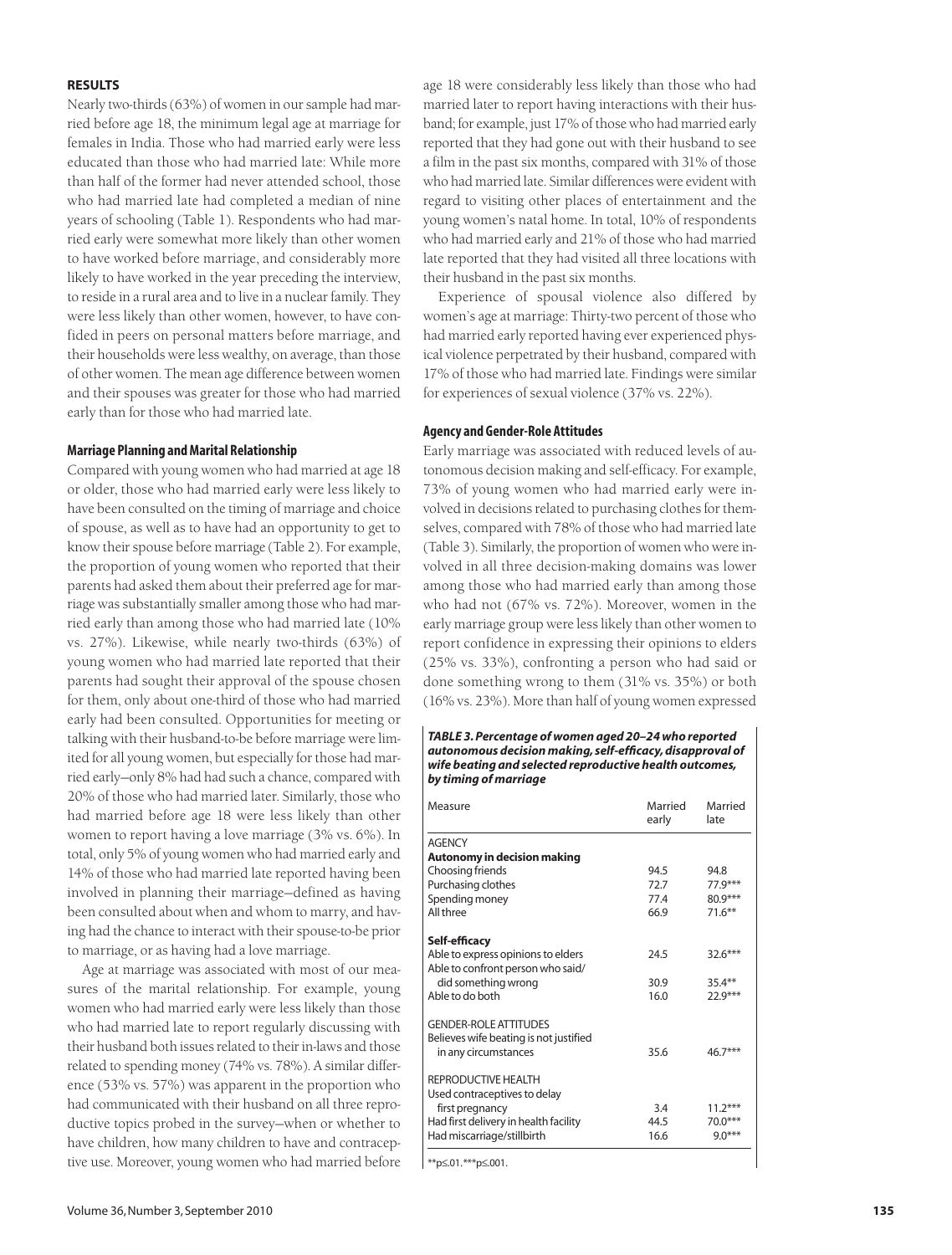*TABLE 4. Odds ratios (and 95% confidence intervals) from logistic regression analyses assessing relationship between late marriage and selected indicators*

| Measure                                                                       | Odds ratios             |
|-------------------------------------------------------------------------------|-------------------------|
| MARRIAGE PLANNING+.‡                                                          |                         |
| Involved in marriage planning                                                 | $1.44(1.16 - 1.79)$ *** |
| MARITAL RELATIONSHIPS, ++, ++                                                 |                         |
| Spousal communication on general matters                                      | $1.05(0.90 - 1.22)$     |
| Spousal communication on                                                      |                         |
| reproductive matters                                                          | $0.89(0.77 - 1.04)$     |
| Spousal interactions                                                          | $1.36(1.12 - 1.65)$ **  |
| Physical violence§§                                                           | $0.63(0.53 - 0.74)$ *** |
| Sexual violence§§                                                             | $0.73(0.64 - 0.84)$ *** |
| AGENCYS, ++, ++, \$\$,*+<br>Autonomous decision making                        | $1.09(0.98 - 1.20)$     |
| Self-efficacy                                                                 | $1.10(0.93 - 1.30)$     |
| GENDER-ROLE ATTITUDESS, + +, + +, \$ \$, * +<br>Nonacceptance of wife-beating | $1.24(1.07 - 1.45)$ **  |
|                                                                               |                         |
| REPRODUCTIVE HEALTHS, ++                                                      |                         |
| Used contraceptives to delay first pregnancy§§                                | $1.38(1.05 - 1.81)$ **  |
| Had first delivery in health facility§§                                       | $1.42(1.18 - 1.70)$ *** |
| Had miscarriage/stillbirth*‡                                                  | $0.55(0.45 - 0.66)$ *** |
|                                                                               |                         |

\*\*p≤.01. \*\*\*p≤.001. †Controls for work status before marriage. ‡Controls for peer connectedness before marriage. §Controls for work status in past year. ††Controls for household wealth.‡‡Controls for spousal age difference.§§Controls for spousal interaction.\*†Controls for civic/social participation.\*‡Controls for experience of physical violence.*Notes:* Odds ratios are from separate multivariate logistic regression analyses.All analyses control for years of schooling and place and state of residence; other variables included as controls in each analysis are indicated by footnotes.

nonegalitarian attitudes about wife-beating; only 36% of those who had married early and 47% of those who had married late believed that wife beating is not justified under any of the four specified circumstances.

## **Reproductive Health**

Young women who had married before age 18 differed from those who had married later on all three sexual and reproductive outcomes. For example, the use of contraceptives to delay a first pregnancy was far less prevalent among those who had married early than among those who had married late (3% vs. 11%); the same was true for having had one's first delivery at a health facility (45% vs. 70%). In addition, young women who had married early were more likely than others to have had a miscarriage or stillbirth (17% vs. 9%).

# **Multivariate Analyses**

Most of the associations between age at marriage and the indicators discussed above remained significant after we adjusted for such characteristics as the young woman's educational level, work status, place of residence, household wealth, spousal age difference and state of residence (Table 4). For example, the odds that a woman had been involved in planning her marriage or reported all three types of spousal interaction were greater among those who had married at age 18 or older than among those who had married early (odds ratio, 1.4 for each). Conversely, women who had married late had reduced odds of having experi-

enced physical violence (0.6) or sexual violence (0.7) within the marriage. Early marriage was not associated with measures of spousal communication.

No indicator of agency was related to marriage timing in the multivariate analyses. However, delayed marriage was positively associated with nonacceptance of wife-beating (odds ratio, 1.2).

All of the bivariate associations observed between marriage timing and the reproductive health indicators remained statistically significant in the multivariate analyses. Young women who had married late were more likely than those who had married early to have used a contraceptive method to delay their first pregnancy (odds ratio, 1.4) and to have had their first delivery in a health facility (1.4). They were less likely than others to have experienced pregnancy loss (0.6).

## **DISCUSSION**

Our findings underscore that early marriage continues to be highly prevalent in India and is associated with a wide variety of marital and reproductive outcomes.

The finding that young women who had married early were less likely than others to have been involved in planning their marriage is consistent with observations from earlier studies in India.<sup>39</sup> It may be related to the more traditional family backgrounds of women who marry early and to the difficulties these women encounter in asserting themselves when decisions are being made about such major issues as marriage.

While some studies have not found an association between women's age at marriage and their decision-making power,<sup>40,41</sup> others suggest that early marriage tends to compromise women's autonomy.15 Our findings conform to the former view; when we controlled for factors known to influence women's autonomy, such as education, work, and spousal age differences and interactions, women who had married late were no more likely than those who had married early to have participated in making decisions pertaining to day-to-day matters or to have expressed self-efficacy.

However, our findings indicate that early-marrying women were more likely than other women to consider wife-beating justifiable, a finding also observed in other settings.<sup>14–19</sup> This association may reflect that women who marry at young ages tend not only to have a traditional family background, but also to have gendered socialization experiences while growing up that continue to color their gender-role attitudes. They may also be less likely to have been exposed to modern ideas.<sup>32</sup>

In addition, timing of marriage was closely associated with the nature of a woman's marital relationship. We found that young women who had married early were less likely than those who had married late to have engaged in certain activities (e.g., going out to see a film) with their husband in recent months. These findings are consistent with a number of studies in India that have found that married adolescents are far less likely than women who had married when 18 or older to report having a close mar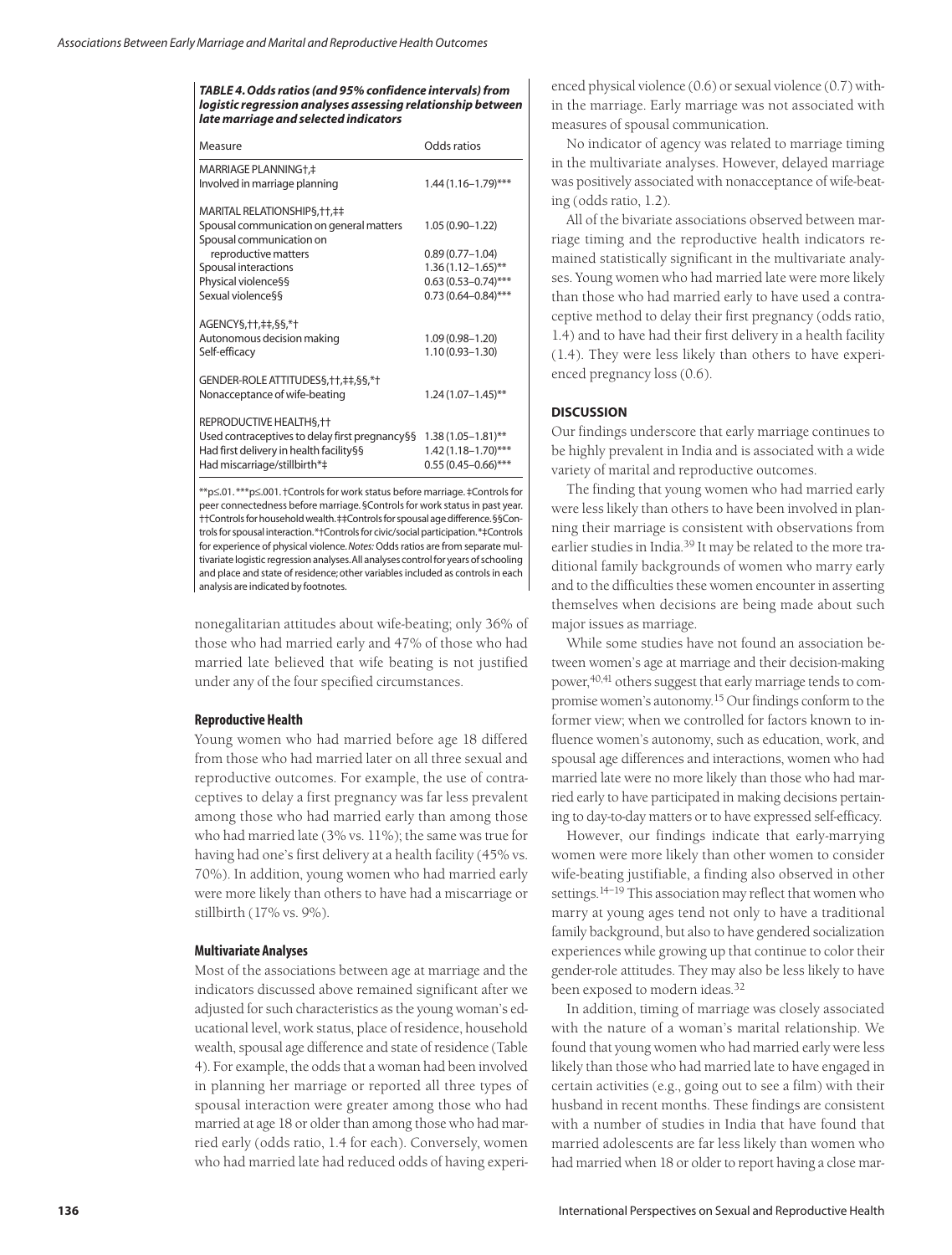ital relationship with their husband;<sup>28,32,42</sup> they also corroborate observations from other settings<sup>43</sup> that in societies where marriages between relative strangers are arranged at young ages and where marital living arrangements typically involve residing in extended families, the expression of affection between spouses often incurs disapproval that may work against the formation of intimate ties. Our findings, moreover, highlight that as in several other studies,14,16,44–46 women who marry early have an elevated risk of experiencing physical and sexual violence within marriage.

In addition, we found that women who had married early were less likely than others to have used contraceptives to delay a first pregnancy, corroborating findings from other studies in India.47 This association may reflect the strong pressures that most young Indian women face to prove their fertility soon after marriage, as well as the limited contact that adolescent and young couples typically have with the health care system prior to parenthood;<sup>48,49</sup> young women who marry early may be disproportionately affected by these constraints. That women who had married early were less likely than others to have had an institutional delivery for their first birth may be attributed partially to lack of knowledge of sexual and reproductive matters among young women who marry early and their families.26,32 Finally, our analyses suggest that young women who had married early were more likely than others to have experienced at least one pregnancy loss, a finding also observed in other settings.<sup>50</sup> Further explorations are needed to see whether this association reflects an elevated risk of pregnancy-related complications among women who become pregnant at a young age or differences between early- and late-marrying women in the adoption of preventive care practices and the utilization of health care services during pregnancy.

This study had some limitations. Because of the crosssectional nature of the data, we cannot infer causal relationships between early marriage and the outcome indicators; however, the temporal ordering is consistent with early age at marriage having a causal influence on most indicators. Moreover, because our focus was to explore whether age at marriage is correlated with particular indicators, we considered only a few key background variables; other unmeasured factors may confound these associations.

Nevertheless, our findings provide a strong rationale for increasing the age at marriage among young women, and can be used in advocacy efforts to convey to stakeholders the importance of delaying girls' marriages. The study results—particularly the elevated levels of spousal interactions, the lower levels of violence and higher rates of desirable pregnancy-related outcomes associated with older age at marriage—may help build community support for delaying marriage among both youth themselves and their families. They may also encourage greater commitment on the part of government agencies to enforcing existing law on the minimum age at marriage, and encourage school, health and other authorities to support young women in

negotiating with their parents to delay marriage.

The findings of this study may be particularly compelling for parents, who must also be made aware that early marriage may compromise young women's lives and their reproductive health and choices in multiple ways.

The reality that, despite current program efforts, early marriage will continue to characterize the lives of large proportions of young women in India, underscores the need for programs that support newly wed young women; such programs should acknowledge that these women's needs may differ from those of married adults. Efforts are needed to address the multiple vulnerabilities faced by young women who marry early—for example, by implementing programs that enable them to have greater control over resources, break down their social isolation and encourage couple communication, negotiation and conflict management skills early in marriage. Intervention models have attempted to address these needs in India,<sup>5,51,52</sup> and these approaches should be reviewed and expanded as appropriate so that married young women have the opportunity to exercise control over their lives.

Encouraging signs are evident. Policies and programs related to the Departments of Women and Child Development, the Ministry of Health and Family Welfare and the Department of Youth have recognized the importance of preventing early marriage and improving sexual and reproductive health and choice among young people. This study extends our understanding of the ways in which early marriage may compromise young women's lives and reproductive health and choices and can inform the content of relevant programs. What is needed now is to ensure that such programs reach young people and the influential adults in their lives, and that promising interventions are assimilated and scaled up.

#### **REFERENCES**

**1.** Ministry of Health and Family Welfare, *National Population Policy 2000,* New Delhi: Government of India, 2000.

**2.** Ministry of Youth Affairs and Sports, *National Youth Policy 2003,* New Delhi: Government of India, 2003.

**3.** Ministry of Women and Child Development, *National Policy for the Empowerment of Women,* New Delhi: Government of India, 2001.

**4.** Ministry of Law and Justice, Prohibition of Child Marriage Act, 2006, No. 6 of 2007, Jan. 10, 2007, Government of India.

**5.** Das Gupta S and Pande R, *Knot Ready: Documenting Initiatives to Delay Early Marriage: Update 1,* Washington, DC: International Center for Research on Women (ICRW), 2008.

**6.** International Institute for Population Sciences (IIPS) and Macro International, *National Family Health Survey (NFHS-3), 2005–06: India, Vol. 1,* Mumbai: IIPS, 2007.

**7.** Jain S and Kurz K, *New Insights on Preventing Child Marriage: A Global Analysis of Factors and Programs,* Washington, DC: ICRW, 2007.

**8.** Mathur S, Greene M and Malhotra A, *Too Young to Wed: The Lives, Rights and Health of Young Married Girls,* Washington, DC: ICRW, 2003.

**9.** Mensch BS, Singh S and Casterline JB, Trends in the timing of first marriage among men and women in the developing world, in: Lloyd CB et al., eds., *The Changing Transitions to Adulthood in Developing Countries: Selected Studies,* Washington, DC: National Academies Press, 2005, pp. 118–171.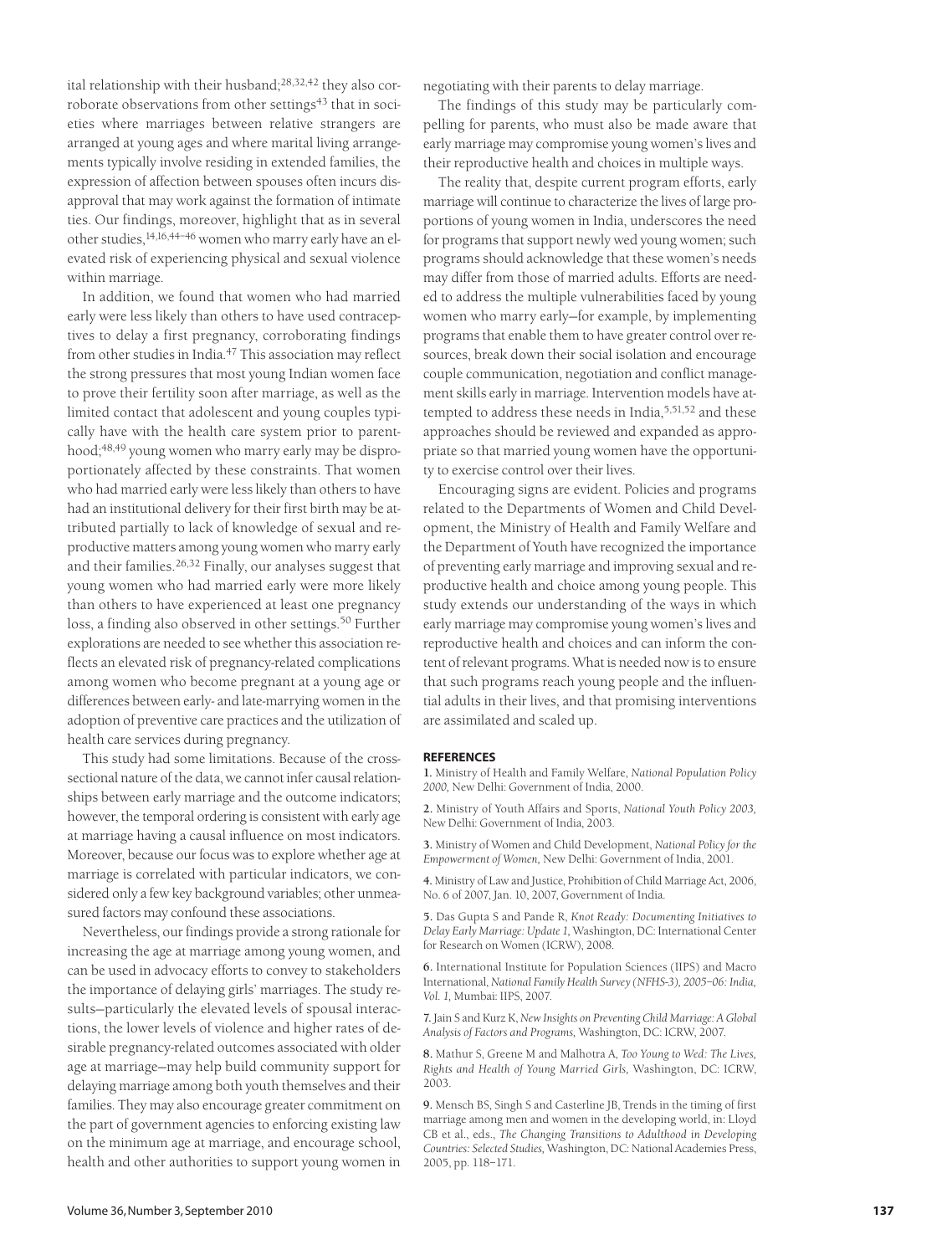**10.** United Nations Children's Fund (UNICEF), *Early Marriage: A Harmful Traditional Practice,* New York: UNICEF, 2005.

**11.** International Centre for Diarrhoeal Disease Research, Bangladesh, Consequences of early marriage on female schooling in rural Bangladesh, *Health and Science Bulletin,* 2007, 5(4):13–18.

**12.** Lloyd CB and Mensch BS, Marriage and childbirth as factors in school exit: an analysis of DHS data from Sub-Saharan Africa, *Policy Research Division Working Paper,* New York: Population Council, 2006, No. 219.

**13.** Mensch BS, Bruce J and Greene ME, *The Uncharted Passage: Girls' Adolescence in the Developing World,* New York: Population Council, 1998.

**14.** ICRW, *Development Initiative on Supporting Healthy Adolescents (DISHA) Project,* Washington, DC: ICRW, 2005.

**15.** Jensen R and Thornton R, Early female marriage in the developing world, *Gender and Development,* 2003, 11(2):9–19.

**16.** Joshi A et al., Experiences and perceptions of marital sexual relationships among rural women in Gujarat, India, *Asia-Pacific Population Journal,* 2001, 16(2):177–194.

**17.** Khan ME, Townsend JW and D'Costa S, Behind closed doors: a qualitative study on sexual behaviour of married women in Bangladesh, *Culture, Health and Sexuality,* 2002, 4(2):237–256.

**18.** Ouattara M, Sen P and Thomson M, Forced marriage, forced sex: the perils of childhood for girls, *Gender and Development,* 1998, 6(3):27–33.

**19.** Puri M, Cleland J and Matthews Z, Extent of sexual coercion among young female migrant workers and their sexual health problems in Nepal, paper presented at the annual meeting of the Population Association of America, Minneapolis, MN, USA, May 1–3, 2003.

**20.** Miller S and Lester F, Improving the health and well-being of married young first-time mothers, paper presented at the Technical Consultation on Married Adolescents, Geneva, Dec. 9–12, 2003.

**21.** Lloyd C, ed., *Growing Up Global: The Changing Transitions to Adulthood in Developing Countries,* Washington, DC: National Academies Press, 2005.

**22.** Santhya KG, *Understanding Pregnancy-Related Morbidity and Mortality Among Young Women in Rajasthan,* New Delhi: Population Council, 2009.

**23.** UNICEF, *The Progress of Nations 2001,* New York: UNICEF, 2001.

**24.** Bruce J and Clark S, *The Implications of Early Marriage for HIV/AIDS Policy,* New York: Population Council, 2004.

**25.** Clark S, Early marriage and HIV risks in sub-Saharan Africa, *Studies in Family Planning,* 2004, 35(3):149–160.

**26.** Santhya KG and Jejeebhoy SJ, Early marriage and HIV/AIDS: risk factors among young women, *Economic and Political Weekly,* 2007, 42(14):1291–1297.

**27.** Alexander M et al., *Formation of Partnerships Among Young Women and Men in Pune District, India,* New Delhi: Population Council, 2006.

**28.** Barua A and Kurz K, Reproductive health-seeking by married adolescent girls in Maharashtra, India, *Reproductive Health Matters,* 2001, 9(17):53–62.

**29.** IIPS and ORC Macro, *National Family Health Survey (NFHS-2), 1998–99, India,* Mumbai: IIPS, 2000.

**30.** Ram F et al., *Marriage and Motherhood: An Exploratory Study of the Social and Reproductive Health Status of Married Young Women in Gujarat and West Bengal, India,* New Delhi: Population Council, 2006.

**31.** Ram U et al., How early marriage compromises girls' lives and reproductive health and choices in Maharashtra: evidence from the Youth in India, Situation and Needs Study, paper presented at the International Seminar on Changing Transitions to Marriage: Gender Implications for the Next Generation, New Delhi, Sept. 10–12, 2008.

**32.** Santhya KG and Jejeebhoy SJ, Sexual and reproductive health

needs of married adolescent girls, *Economic and Political Weekly,* 2003, 37(41):4370–4380.

**33.** Santhya KG, Jejeebhoy SJ and Ghosh S, *Early Marriage and Sexual and Reproductive Health Risks: Experiences of Young Women and Men in Andhra Pradesh and Madhya Pradesh, India,* New Delhi: Population Council, 2008.

**34.** Office of the Registrar General and Census Commissioner, Census of India 2000, age groups, 2001, <http://www.censusindia.gov.in/ Census\_Data\_2001/Census\_Data\_Online/Social\_and\_cultural/Age\_ Groups.aspx>, accessed Nov. 27, 2008.

**35.** Ministry of Statistics and Programme Implementation, Gross state domestic product at current prices, 2008, <www.mospi.nic.in/6\_ gsdp\_cur\_9394ser.htm>, accessed Mar. 27, 2008.

**36.** Office of the Registrar General and Census Commissioner, *Census of India, Provisional Population Totals, Series I, Paper I of 2001,* New Delhi: Office of the Registrar General and Census Commissioner, 2001.

**37.** Office of the Registrar General, *SRS Based Abridged Life Tables 2001–2005, SRS Analytical Studies Report No. 3 of 2007,* New Delhi: Office of the Registrar General, India, 2007.

**38.** IIPS and Population Council, *Youth in India: Situation and Needs 2006–2007,* Mumbai: IIPS, 2010.

**39.** Santhya KG, Haberland N and Singh AK, '*She Knew Only When the Garland Was Put Around Her Neck': Findings from an Exploratory Study on Early Marriage in Rajasthan,* New Delhi: Population Council, 2006.

**40.** Balk D, Individual and community aspects of women's status and fertility in rural Bangladesh, *Population Studies,* 1994, 48(1):21–45.

**41.** Niraula BB and Morgan SP, Marriage formation, post-marital contact with natal kin and autonomy of women: evidence from two Nepali settings, *Population Studies,* 1996, 50(1):35–50.

**42.** Kulkarni S, The reproductive health status of married adolescents as assessed by NFHS-2, India, in: Bott S et al., eds., *Towards Adulthood: Exploring the Sexual and Reproductive Health of Adolescents in South Asia,* Geneva: World Health Organization, 2003, pp. 55–58.

**43.** Fricke T and Teachman JD, Writing the names: marriage style, living arrangements, and first birth interval in a Nepali society, *Demography,* 1993, 30(2):175–188.

**44.** Jejeebhoy SJ and Cook RJ, State accountability for wife-beating: the Indian challenge, *Lancet,* 1997, 349(Suppl. 1):SI10–SI12.

**45.** Jejeebhoy SJ and Bott S, Non-consensual sexual experiences of young people: a review of evidence from developing countries, *South and East Asia Regional Working Paper,* New Delhi: Population Council, 2003, No. 16.

**46.** Khan ME et al., Sexual violence within marriage, *Seminar,* 1996, No. 447, pp. 32–35.

**47.** Raj A et al., Prevalence of child marriage and its effect on fertility and fertility-control outcomes of young women in India: a cross-sectional, observational study, *Lancet,* 2009, 373(9678):1883–1889.

**48.** Santhya KG and Jejeebhoy SJ, Young people's sexual and reproductive health in India: policies, programmes and realities, *South and East Asia Regional Working Paper,* New Delhi: Population Council, 2007, No. 19.

**49.** Santhya KG, Jejeebhoy SJ and Ghosh S, *Addressing the Sexual and Reproductive Health Needs of Young People: Perspectives and Experiences of Stakeholders from the Health and Non-health Sectors*, New Delhi: Population Council, 2007.

**50.** Shawky S and Milaat W, Cumulative impact of early maternal marital age during the childbearing period, *Paediatric and Perinatal Epidemiology,* 2001, 15(1):27–33.

**51.** Daniel EE, Masilamani R and Rahman M, The effect of communitybased reproductive health communication interventions on con